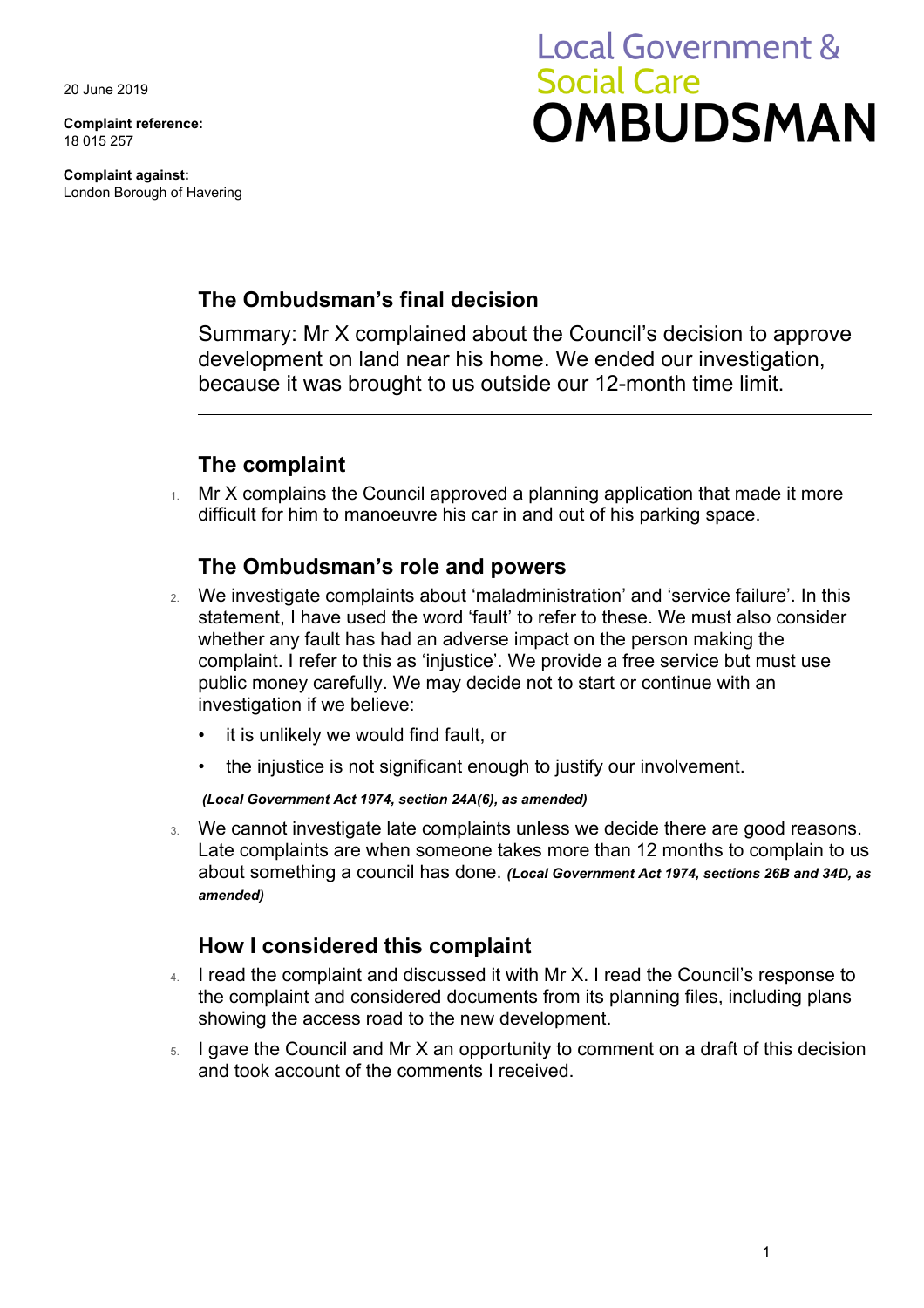# **What I found**

 $\overline{a}$ 

## **Planning law and guidance**

- 6. Councils should approve planning applications that accord with policies in the local development plan, unless other material planning considerations indicate they should not.
- 7. Planning considerations include things like:
	- access to the highway;
	- protection of ecological and heritage assets; and
	- the impact on neighbouring amenity.
- 8. Planning considerations do not include things like:
	- views over another's land;
	- the impact of development on property value; and
	- private rights and interests in land.
- 9. Planning decisions can be for 'full' applications, where all or most details needed to make a decision are provided by the applicant. On larger developments, applicants often submit 'outline' applications, with plans that give an indication of what is proposed to be built, and include some details, usually including details of access to the highway. An outline approval can be followed by a 'reserved matters' application, which will provide all or most of the details needed to make a decision.
- 10. Councils can approve applications subject to planning conditions, which can require further details needed to make the development acceptable in planning terms.

### **What happened**

- 11. In 2009 the Council approved an outline planning permission for a development near Mr X's home. This approved the principal of the development and some other matters, including some highway access details.
- 12. In 2014 the Council approved a reserved matters application. Mr X objected to this application and spoke at the Council's planning meeting. He raised concerns about highway safety and access to his parking space. The application was approved.
- have also helped visitors find his home, which is now hidden behind the new 13. Mr X tells me that, since development began, he has managed to get some changes that improve his situation. His landlord has agreed to widen his access gates, which makes it easier to drive in and out of his parking space. New signs development.

### **My findings**

- 14. The Ombudsman's powers are subject to time limits. We do not normally investigate matters unless they are brought to our attention within 12 months from when events occurred or when the complainant could have known about them. We have discretion to go back beyond this limit but would need a good reason to do so.
- 15. We should not investigate late complaints or complaints that relate to matters that occurred long ago, unless: